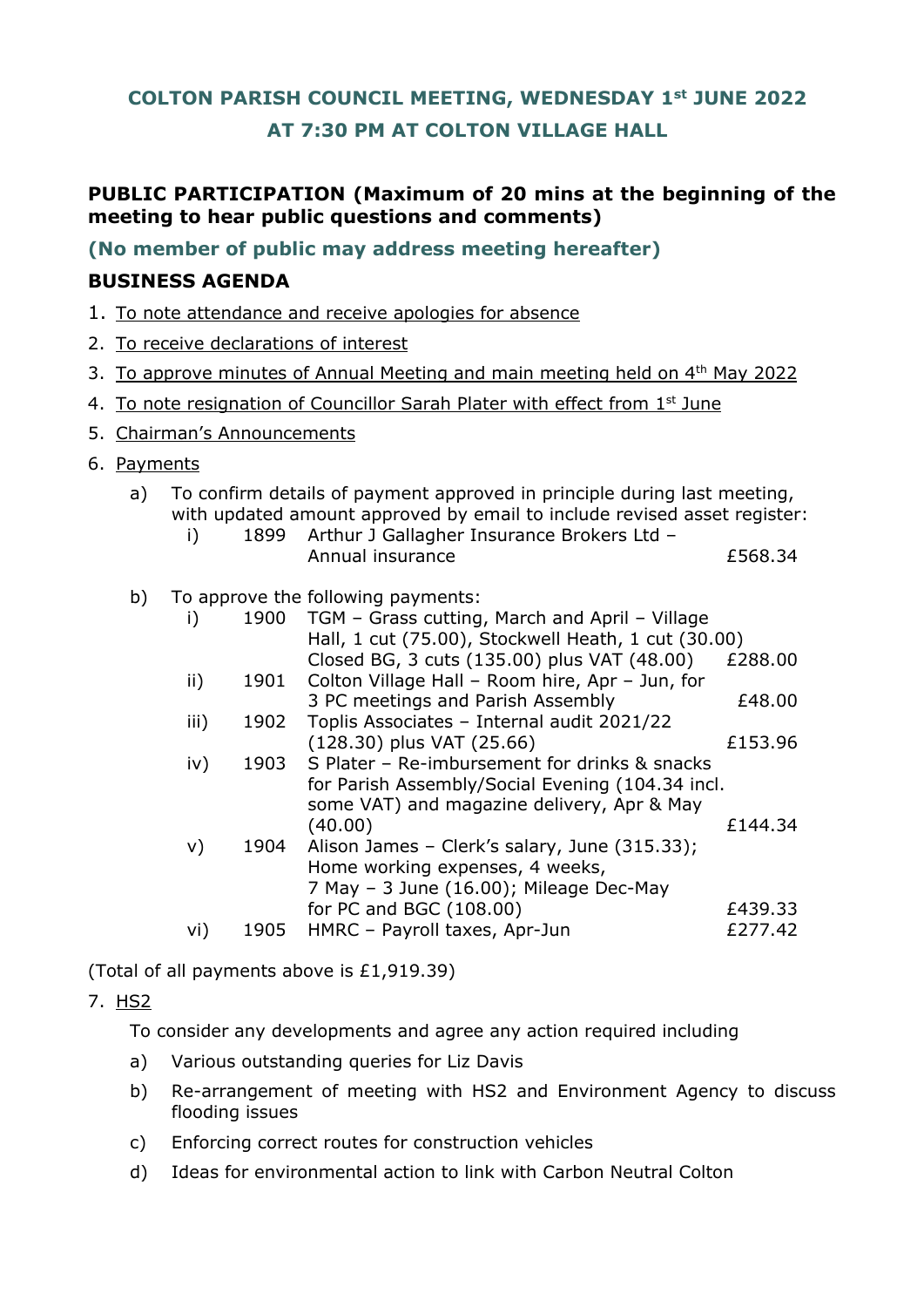#### 8. Planning Matters

- a) To note any applications received and make observations to the Planning Authority:
	- i) 22/00639/PREHST Land in the vicinity of Hamley Heath, Jonghams Lane, Hamley Heath, Rugeley – Earthworks (Schedule 17, paragraph 3): The creation of 3 ecological mitigation ponds, an associated area of raised ground levels, 2 associated bunds, 6 permanent gates and permanent fencing (Area 4, application 7).
- b) To report on any recent decisions of the Planning Authority
- c) To consider any further action required on application 18/01303/FULM Proposed gas fired power station on Land North of Bellamour Lane
- d) To consider any update on application relating to mobile home at Moor Lane

# 9. Highways, Footpaths and Open Spaces

- a) To report on progress and agree any action required:
	- i) Flooding including Blithbury Road and Colton Road by the Yorkshireman and Environment Agency's modelling of brook flow
	- ii) Drain and gully clearance around the parish
	- iii) Any footpath/Rights of Way issues
	- iv) Rats at Stockwell Heath pond and any response from LDC Environmental Health
	- v) Erosion of path alongside Moreton Brook Enquiries about land ownership
	- vi) Hole in pavement near Village Hall drive
	- vii) Safety issues at junction of B5013 and Bellamour Lane
	- viii) Email of 27 April from Colton WI Committee requesting action on weeds on pavements around village, particularly High St
	- ix) Email of 28 April about parking on pavement in vicinity of the Greyhound
	- x) Flooding of B5013 near Rugeley Trent Valley bridge
	- xi) Condition of road surface on Newlands Lane at Stockwell Heath
- 10.To receive update on installation of new village signs

# 11.To discuss action on Climate Change and working towards Carbon Neutral Colton

# 12. To receive any update on celebration of the Queen's Platinum Jubilee in the parish

# 13.Correspondence

To note items of correspondence received and agree any actions required:

- a) County Cllr Richard Cox Copy of slides from HS2 presentation 'Traffic and Transport – Keeping communities moving' (Email, circulated to cllrs)
- b) LDC Create Streets survey, a chance to offer thoughts on redevelopment of Birmingham Road/Frog Lane area of Lichfield (Email)
- c) LDC Consultation on Street Trading Policy, open until  $24<sup>th</sup>$  June (Email)
- d) SCC Reminder about Data Protection service offered to councils (Email)
- e) SPCA Weekly bulletins (Emails, circulated to cllrs)

# 14.Committees

To receive any update from Burial Ground Committee after recent meeting